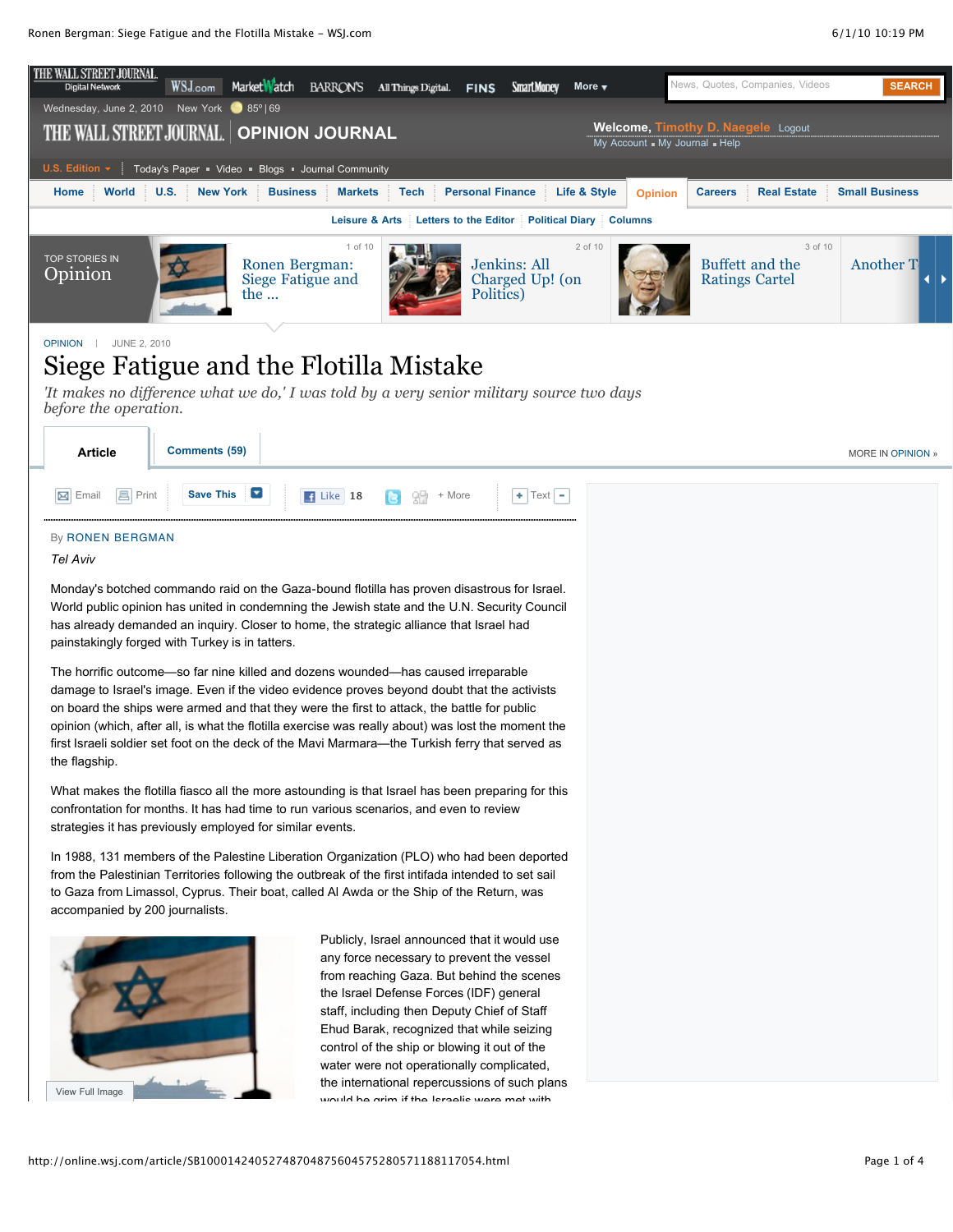Associated Press

The Mavi Marmara, lead boat of a flotilla headed to the Gaza Strip, which was stormed by Israeli naval commandos.

would be grim if the Israelis were met with resistance and a battle ensued.

For this reason, the idea of a direct confrontation was abandoned, and the IDF

decided to implement a covert operation instead. On Feb. 15, hours before it was due to set sail, the empty ship was blown up in Limassol harbor by a team of Mossad agents and frogmen from Flotilla 13 (the Israeli equivalent of Navy Seals). The team was led by Yoav Galant, then a young officer and today a major general in the IDF. The operation was a success. There were no casualties on either side and the PLO gave up on the idea of sailing to Gaza.

More recently, in August 2006 two ships carrying peace activists and food aid set out to Gaza, again from Cyprus. Under instructions from then Prime Minister Ehud Olmert, the vessels were boarded at sea without resistance. After a search uncovered no weapons, the ships were permitted to continue on toward the Strip. The Israeli naval forces went home, Hamas declared victory, and that was that.

#### **Related**

- **[Pressure Rises on Israel Over Raid](http://online.wsj.com/article/SB10001424052748704875604575280230648120058.html)**
- **[Crisis Spurs Look at Turkish Group](http://online.wsj.com/article/SB10001424052748703961204575280791438239242.html)**
- **[U.S. Mutes Criticism of Israeli Raid](http://online.wsj.com/article/SB10001424052748704875604575279890181042442.html)**

But unlike 2006, the rhetoric from both sides —as well as the fact that the Insani Yardim Vakfi, a front group for the Turkish Muslim Brotherhood, organized the flotilla—made it clear that any attempt to take control of the vessels would almost certainly result in

violent confrontation. This is what makes inexplicable the IDF's decision to have members of the Flotilla 13 commando unit board the Marmara. These men are not trained to deal with civilian protestors. And there were other options available to the IDF, such as disabling the ships at sea and towing them to an Israeli port.

While the instinct of many is no doubt to lay the blame at Prime Minister Benjamin Netanyahu's door, it should not be forgotten that the current minister of defense is Ehud Barak, a calmer head whose wealth of military experience includes, as mentioned above, firsthand familiarity with the arguments for and against employing potentially violent methods in similar situations.

What, then, are we to make of the decision-making that led to this tragedy?

Many observers, myself included, often resort to the concept of siege mentality when attempting to make sense of Jerusalem's approach to international relations. It is also true that the memory of the Holocaust still looms large in Israel, especially when existential threats—in which category I emphatically do not include a grab-bag collection of Turkish boats—emerge on Israel's horizon. But until recently, even with its siege mentality, the Israeli government always made an attempt—half-hearted, or ill-conceived, or badly executed, but an attempt nonetheless—to act in a way that would minimize possible harm to the state's international image.

What we witnessed in the early hours of Monday morning was symptomatic of a new degree of fatigue in Israeli governing circles. The fact that both the political and the military authorities could sign off on such an irresponsible operation suggests that the leadership of the country has given up what it has concluded is ultimately a Sisyphean attempt to accommodate world opinion. Isolation is no longer a threat to be fought, their thinking seems to go, because Israel is terminally isolated. What remains is to concentrate exclusively on what is best for Israel's survival, shedding any regard for the opinion of others.

"It makes no difference what we do, or how careful we are, or how we tackle the matter of the flotilla," I was told by a very senior military source two days before the operation. "Whatever we do, they'll all be against us, they'll condemn us at the U.N., and we'll be scolded. We might as well at least preserve our national dignity and maintain the blockade of Gaza." In other words, the war over world opinion is over—and Israel has lost.

Everything that has happened in the past year—the Goldstone Report condemning Israel's war in Gaza, the international furor after the assassination of a Hamas leader in Dubai, even the statement singling out Israel at the recent Nuclear Nonproliferation Conference—is taken



**UPGRADE NOW** 

**WSJ.com subscribers enjoy:** 

- · Deeper core business, industry and market news
- · Exclusive newsletters and alerts
- · Save & share article functionality within the Journal Community

# **Most Liked on Facebook**

**Login** You need to be logged into Facebook to see your friends' recommendations

> **[Supreme Court Says Suspects Must Disclose Intent to](http://online.wsj.com/article/SB10001424052748704875604575280392747737022.html) Remain Silent - WSJ.com** 163 people shared this.

**[Hatoyama to Resign Over Base Row - WSJ.com](http://online.wsj.com/article/SB10001424052748704875604575281292285208862.html)** 68 people shared this.

**[Aston Martin from James Bond Movies May Hit the](http://online.wsj.com/article/SB10001424052748704032704575268310456165190.html) Auction Block - WSJ.com** 278 people shared this.

**[Storm Triggers Guatemalan Sinkhole - WSJ.com](http://online.wsj.com/article/SB10001424052748704875604575280351592487386.html)** 134 people shared this.

[Facebook social plugin](http://developers.facebook.com/plugins/?footer=2)

#### **[Video](http://online.wsj.com/video-center/opinion.html)**







**[JER: Obama's](http://online.wsj.com/video/jer-obama-immigration-endgame/3C3DE122-D8F5-4BB1-A218-405B6686FE42.html?mod=WSJ_Article_Videocarousel_1) Immigration Endgame** 6:03

**[JER: White House](http://online.wsj.com/video/jer-white-house-seeks-new-spy-chief/6E35E0B5-0236-464F-A0C4-CA36756A6082.html?mod=WSJ_Article_Videocarousel_2) Seeks New Spy Chief** 5:58

**[A New Age of](http://online.wsj.com/video/a-new-age-of-reform/8D20626A-D0CD-46D5-883D-DBA073CA02AA.html?mod=WSJ_Article_Videocarousel_3) Reform** 2:41

#### **More in Opinion**

[Ronen Bergman: Siege Fatigue and the Flotilla Mistake](http://online.wsj.com/article/SB10001424052748704875604575280571188117054.html?mod=WSJ_article_MoreIn)

[Jenkins: All Charged Up! \(on Politics\)](http://online.wsj.com/article/SB10001424052748703325104575280380064974048.html?mod=WSJ_article_MoreIn)

[Buffett and the Ratings Cartel](http://online.wsj.com/article/SB10001424052748704717004575268622397797094.html?mod=WSJ_article_MoreIn)

[Another Terror War Success](http://online.wsj.com/article/SB10001424052748704875604575280643044606292.html?mod=WSJ_article_MoreIn)

[Voters v. George Soros](http://online.wsj.com/article/SB10001424052748704370704575228461914892980.html?mod=WSJ_article_MoreIn)

#### **[Most Popular](http://online.wsj.com/public/page/most_popular.html)**

[Read](http://online.wsj.com/article/SB10001424052748704875604575280571188117054.html#mostPopular_mostRead) [Emailed](http://online.wsj.com/article/SB10001424052748704875604575280571188117054.html#mostPopular_mostEmailed) [Video](http://online.wsj.com/article/SB10001424052748704875604575280571188117054.html#mostPopular_mostPopularVideo) [Commented](http://online.wsj.com/article/SB10001424052748704875604575280571188117054.html#mostPopular_mostCommented) [Searches](http://online.wsj.com/article/SB10001424052748704875604575280571188117054.html#mostPopular_mostSearched)

- 1. [Opinion: The Union Pension Bailout](http://online.wsj.com/article/SB10001424052702303491304575188263180553530.html?mod=WSJ_hp_mostpop_read)
- 2. [Turkey Slams U.S. Response to Israel](http://online.wsj.com/article/SB10001424052748704875604575280582297791948.html?mod=WSJ_hp_mostpop_read)
- 3. [How Acupuncture May Work](http://online.wsj.com/article/SB10001424052748703630304575270792112727252.html?mod=WSJ_hp_mostpop_read)
- 4. [Opinion: Paul Ingrassia: The Lessons of the GM](http://online.wsj.com/article/SB10001424052748704113504575264641145227612.html?mod=WSJ_hp_mostpop_read) **Bankruptcy**
- 5. ['Top Kill' Hurt by Ruptured Disk](http://online.wsj.com/article/SB10001424052748704875604575280133577164268.html?mod=WSJ_hp_mostpop_read)
- [Most Read Articles Feed](http://online.wsj.com/rss?mod=fpp_rss)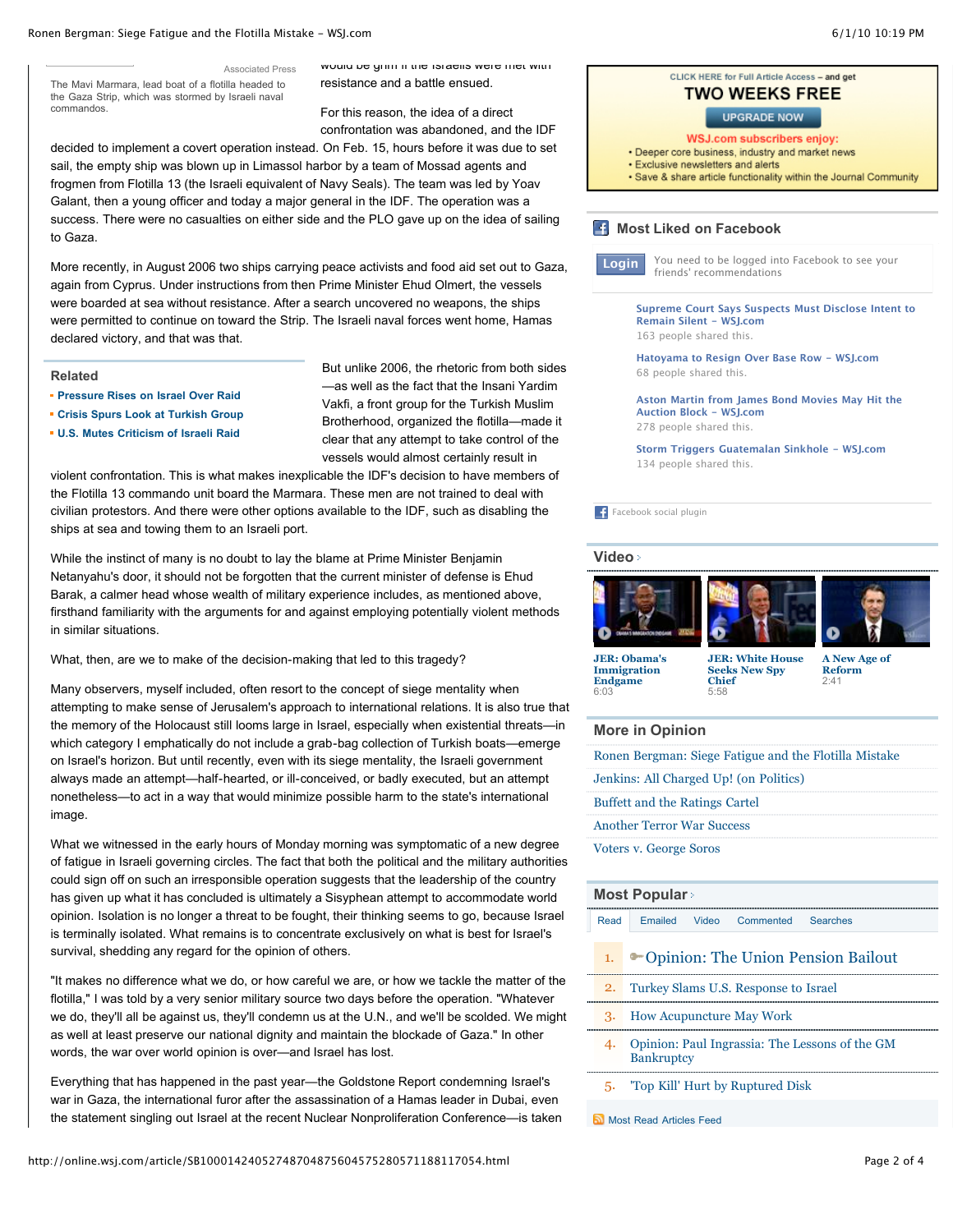as an indication that any attempt to do the "right thing" is pointless and perhaps counterproductive. One might as well simply give up.

This feeling is shared by a large section of the Israeli population—not merely the right wing of Israeli society. While many are condemning the IDF's operation on Monday, it is probably fair to say that the majority of the country instinctively understands why these events were permitted to occur.

Israel's fatigue and deep sense of ostracism is, to say the least, unhealthy. It would be unhealthy for any country at the best of times. But it is particularly troubling when the country in question is at perpetual war, and when it is repeatedly threatened with annihilation by the leader of a country who is actively pursuing nuclear weapons. And, of course, it is profoundly disturbing when the fatigued and isolated country itself has the means to strike pre-emptively and punishingly at its enemies, including in ways from which, realistically, there may be no return.

*Mr. Bergman, a senior military and political analyst for the Israeli daily Yedioth Ahronoth, is the author of "The Secret War With Iran" (Free Press, 2008).*

|                                                                                                                                            |                                                            |  |  |   |   |                   |  | <b>MORE IN OPINION »</b>                        |
|--------------------------------------------------------------------------------------------------------------------------------------------|------------------------------------------------------------|--|--|---|---|-------------------|--|-------------------------------------------------|
| <b>⊠</b> Email                                                                                                                             | <b>图</b> Printer Friendly $ \mathbf{\Phi} $ Order Reprints |  |  |   |   | Tools<br>Sponsor: |  | TRY EMAIL MARKETING<br><b>FREE FOR 60 DAYS!</b> |
| 18 people like this.<br><b>□</b> Like                                                                                                      |                                                            |  |  |   |   |                   |  |                                                 |
| Share:                                                                                                                                     |                                                            |  |  | F | ω | in                |  |                                                 |
| SPONSORED LINKS                                                                                                                            |                                                            |  |  |   |   |                   |  |                                                 |
| <b>LATISSE® Official Site</b><br>(bimatoprost ophthalmic solution). 0.03% Get the Facts<br>www.Latisse.com                                 |                                                            |  |  |   |   |                   |  |                                                 |
| <b>Experian<sup>®</sup></b> - Official Site<br>Get Your Experian® Credit Score. It's Fast, Secure & Easy.<br>www.Experian.com              |                                                            |  |  |   |   |                   |  |                                                 |
| <b>Microsoft SQL Server®</b><br>Download the Free 180-Day Trial of SQL Server® Enterprise. Try it Out.<br>Microsoft.com/EverybodysBusiness |                                                            |  |  |   |   |                   |  |                                                 |
| <b>Add a Comment</b>                                                                                                                       |                                                            |  |  |   |   |                   |  | JOURNAL COMMUNITY                               |
| We welcome your thoughtful comments. Please comply with our Community rules.<br>All comments will display your real name.                  |                                                            |  |  |   |   |                   |  |                                                 |
|                                                                                                                                            |                                                            |  |  |   |   |                   |  |                                                 |
|                                                                                                                                            |                                                            |  |  |   |   |                   |  |                                                 |
|                                                                                                                                            |                                                            |  |  |   |   |                   |  |                                                 |
| Track replies to my comment                                                                                                                |                                                            |  |  |   |   |                   |  | Go to Comments tab                              |
| <b>CLEAR</b>                                                                                                                               | <b>POST</b>                                                |  |  |   |   |                   |  |                                                 |

#### **Related Stories**

6/2/2010

**[Israel's Gaza Flotilla Fiasco](http://online.wsj.com/article/SB10001424052748704366504575278621338138694.html?mod=WSJ_article_related)** 22 hrs ago

**[Flotilla Assault Spurs Crisis](http://online.wsj.com/article/SB10001424052748703703704575277632709673018.html?mod=WSJ_article_related)** 22 hrs ago

**[Crisis Spurs Look at Turkish Group](http://online.wsj.com/article/SB10001424052748703961204575280791438239242.html?mod=WSJ_article_related)** 6/2/2010

**[How the Next Middle East War Could](http://online.wsj.com/article/SB10001424052748703312504575142181649202588.html?mod=WSJ_article_related) Start** 3/29/2010

**[Israel's Gaza Choices](http://online.wsj.com/article/SB10001424052748704490204575278931593199598.html?mod=WSJ_article_related)** 22 hrs ago

**[Pressure Rises on Israel Over Raid](http://online.wsj.com/article/SB10001424052748704875604575280230648120058.html?mod=WSJ_article_related)** 6/2/2010

**[Turkey Demands Punishment for Israel](http://online.wsj.com/article/SB10001424052748704875604575280313859289310.html?mod=WSJ_article_related)**

**Related Videos**



**[Activists Return Home](http://online.wsj.com/video/israeli-flotilla-activists-return-home/1A00A9AA-44C4-49BC-91B4-43AD8C2179AB.html?mod=WSJ_article_related)**

Yesterday 11:13 A.M.

Yesterday 03:17 P.M. **[Israel Condemned](http://online.wsj.com/video/israel-condemned-over-ship-action/101D9070-C553-41A0-B2AB-F4FAE27B0B34.html?mod=WSJ_article_related) Over Ship Action**

**[Activists Dead as](http://online.wsj.com/video/activists-dead-as-israel-storms-ship/AA4D1714-3F6B-4D88-8BB2-7F25F50F0868.html?mod=WSJ_article_related)**

6 hrs ago<br>**⊖∙ Israeli Flotilla**